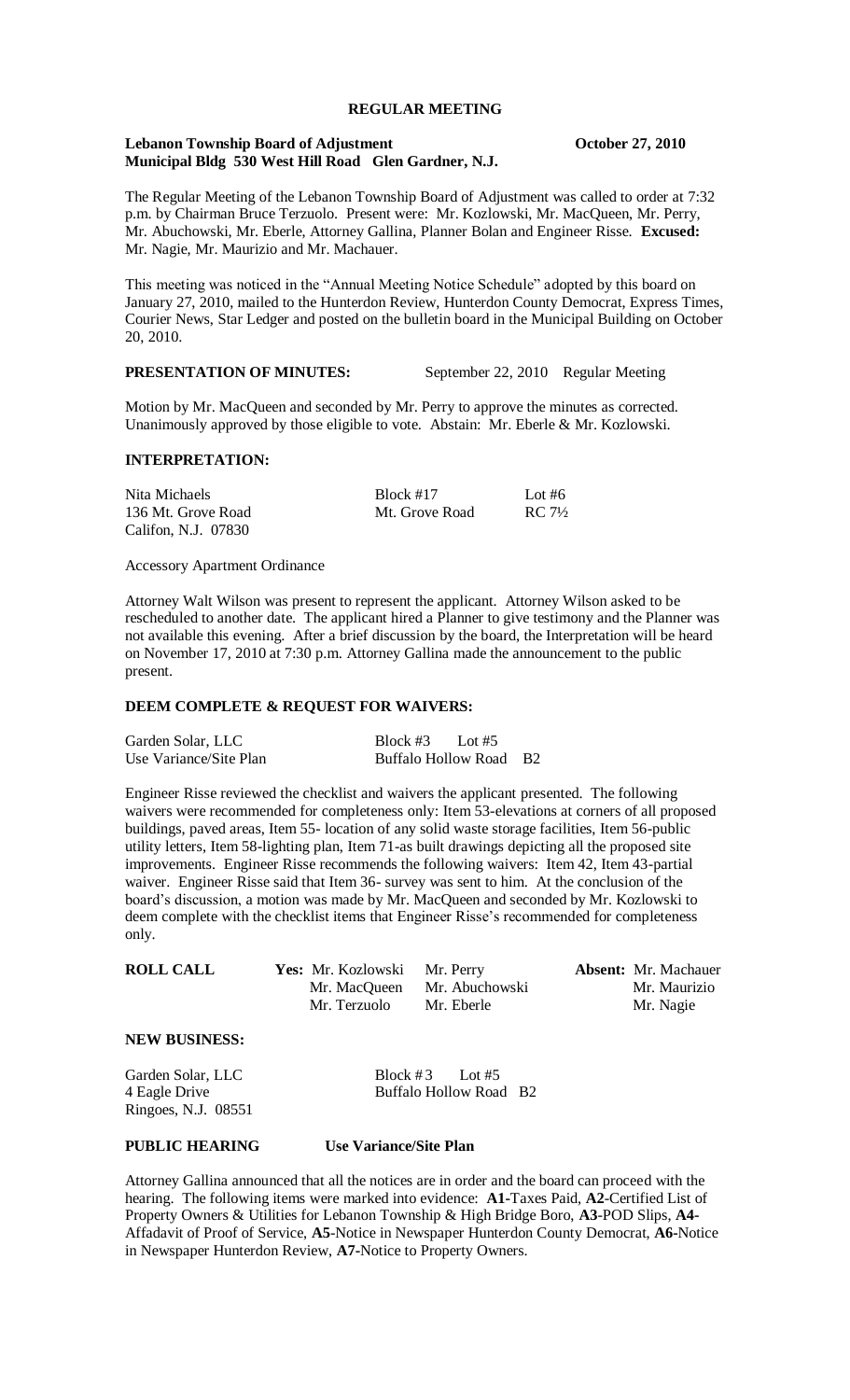## **Lebanon Township Board of Adjustment October 27, 2010 Page 2**

Attorney Walt Wilson had Engineer/Planner James Chmielak sworn in to give testimony. At this time the following items were marked into evidence: **A8**-Colorized Plan prepared by Engineer Chmielak dated 9/2/2010 and revised 10/18/2010, **A9-**Overall Site Plan dated October 18, 2010 and **A10**-Aerial Exhibit of Solar Energy Farm dated October 27, 2010 & Aerial photo of surrounding area. Engineer Chmielak reviewed for the board the aerial photos which show the area around the subject property.

Engineer Chmielak said the intent of this project is to construct "Utility Scale" solar development that will consist of two megawatts of power that will connect directly into the electric grid. This project is not for site consumption, it is to be a utility scale solar project. The power would connect to the existing electrical power grid which runs along the Route 31 corridor. This will be direct generation from dusk until dawn. The solar panels will be located in the center of the property. Referring to the site plan, Engineer Chmielak stated that the lighter green area is currently in agriculture and the darker green more highly vegetated wooded areas are along the periphery of the property to the south. There are no wetlands located on the property and there is absence of water courses which was verified by the DEP. There is a C1 stream off site that has a 300' buffer which slightly encroaches into the property. Engineer Chmielak said they applied for a Highlands Preservation area approval from the DEP and have received the approval. They also received approval from the H.C. Planning Board and are awaiting final review from the H.C. Soil Conservation District. Access to the site is from Buffalo Hollow Road off Route 31.

Engineer Chmielak stated that to have minimal site disturbance they are not proposing any substantial grading or change to the existing grade. At the center of the property could be two inverter pads which are a component of the solar array system. These inverters basically convert DC current to AC current for discharge electricity into the grid. At the rear of the site there is a switch gear pad. Engineer Chmielak said this is a concrete equipment pad where the electrical equipment will be placed. There will be an overhead wire connecting to the JCP&L facility which will be extended from the existing pole. The switch gear pad is the point of interconnection.

Attorney Wilson asked Engineer Chmielak to discuss the fence. Engineer Chmielak said the fence will be located around the perimeter of the panel arrays and will consist of a standard 6' high galvanized chain link fence which will provide security to protect the facilities. There will be one locked gate at the entry of the driveway. There will be 2 vegetative improvements, one is to supplement the existing buffered vegetation along Buffalo Hollow Road and second is a vegetated surface underneath the panels. On the plans it shows a shade tolerant seed mix which is durable. They are proposing 2.66% coverage of the site. Also they will work with Soil Conservation and NRCS to review various seeding mixes and suitability for this type of application. A native meadow mix will be planted to restore the exposed soils around the perimeter where corn was grown and the soil tilled recently.

Engineer Chmielak addressed the topography of this site. The topography slopes down from the northeast to southwest. The slopes within the fenced area of the solar array are approximately 5%. The panels will be installed at a set angle and will not rotate or move. The property is well suited for this use because of the southerly orientation along with the slope conditions of the property.

Attorney Wilson asked Engineer Chmielak to speak on the Stormwater issues. Engineer Chmielak stated they performed a Stormwater Management Assessment in order to identify if there will be any negative impact from the construction of the solar array. They determined there will be less runoff in the proposed condition than from what is on the property now. Engineer Chmielak referred to the Trip Line Water Management. The panels will be oriented shoulder to shoulder from one end of the string across to the other end of the string. There will be vegetated gaps between each of the strings. There will be no trip line erosion as a result of rainwater runoff or snow drippings. The panels are less then 10' in height and will be mounted on a galvanized post that will be affixed to the ground. The panels will be attached to a racking system. The linear strings and arrays will have the galvanized posts that will be anchored to the ground with driven piers or Helical screws. Engineer Chmielak stated they prefer the use of nondisruptive Helical screws and piers.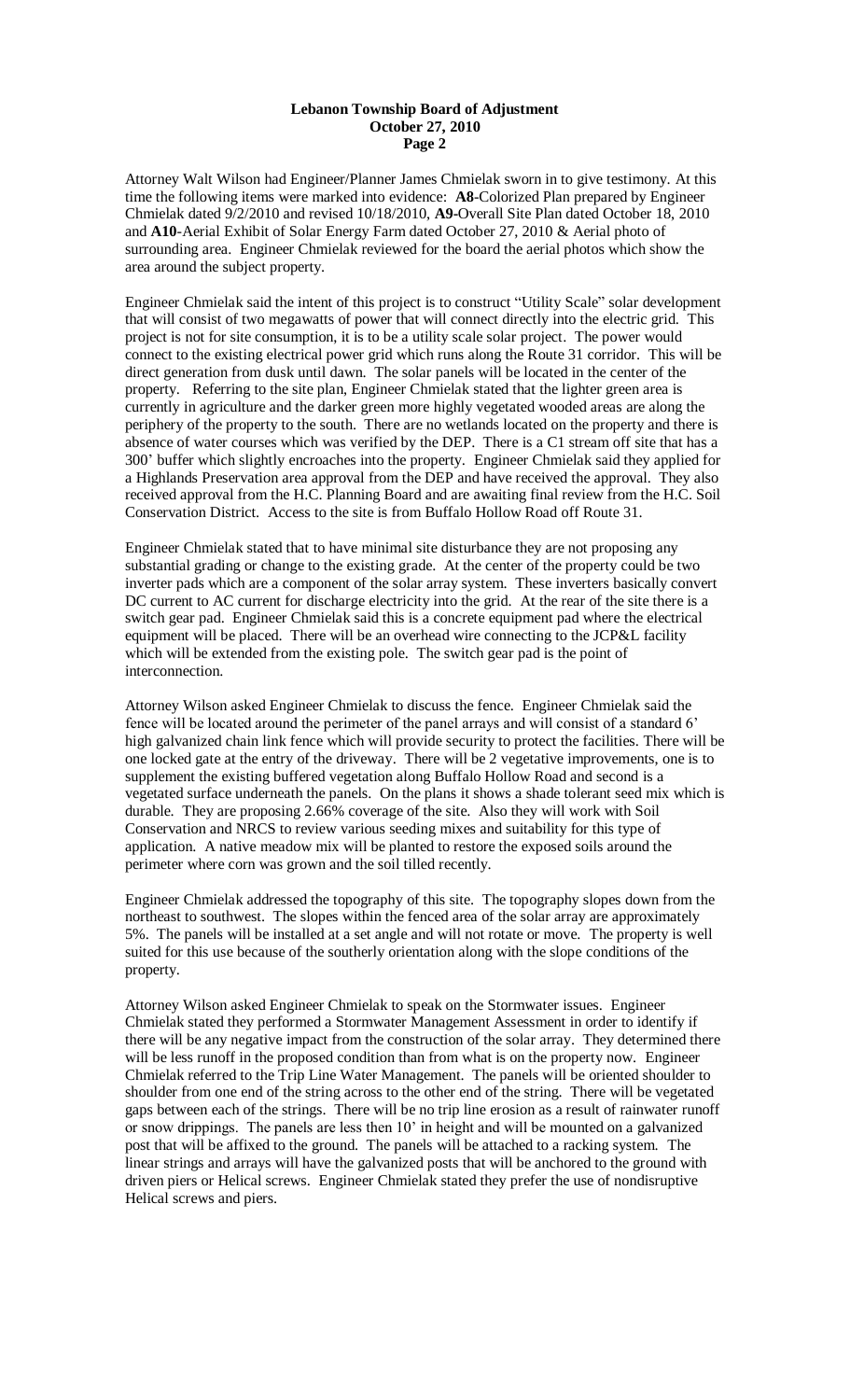## **Lebanon Township Board of Adjustment October 27, 2010 Page 3**

Engineer Chmielak went to say the panels do not require much cleaning. The rain water basically takes care of cleaning the panels which should be the same with snow. There are no hazardous materials included inside the panels. In regards to lighting, the only lighting will be switch activated that will be located at a critical location at the inventor pads and the switch gear pad at the rear. The maintenance visits will consists of a person coming to the site and performing periodic preventive maintenance about once a week. There will also be semiannual and annual site visits for more extensive inspections. The system will be monitored off site through a telemetry system. There will be no sheds; waste produced nor water needed on site. There will be no smoke, air pollution, or combustion on the property. They don't anticipate any negative impact. Also, there will be no radiation impact to the property or the surrounding properties. The technician coming to the site has a laptop computer to perform the diagnostics.

In regards to noise, there might be some noise that would come from the inventor location, where the electricity is converted from DC to AC current. There is a cooling fan much like a residential air conditioner would produce a low humming noise. Engineer Chmielak noted they don't anticipate any negative impact associated with glare from the panels. The glass on the panels is anti-reflective. There is no heat or combustion, no negative impacts relative to temperature change. There are no explosive hazards and regarding fire and safety concerns, the fire hazard is extremely low. Engineer Chmielak informed the board that he received a copy of Planner Bolan's report. The calculations show that six acres of panels would be located on the site. The plans show approximately 8000 panels. The buildable area that is proposed will not be exceeded. Engineer Chmielak said they will be in compliance with the 15' maximum height as well as the building setbacks. There will be some heavy equipment but that will be minimal. Engineer Chmielak referred to the visual impact, stating that there is no visual impact to the surrounding properties. There is dense Autumn-Olive along the perimeter of the property as well as trees along the western boundary. There is an existing tree row along the railroad corridor on both sides and wooded areas along the railroad up to the north. Attorney Wilson said they have some photos of the property and surrounding consisting of 9 photos. Attorney Gallina marked the following into evidence: **A11-** 9 Photos of the property and surrounding properties. Engineer Chmielak reviewed for the board the 9 photos. At the conclusion of Engineer Chmielak testimony, Chairman Terzuolo announced the board will take a recess at this time 9:00 p.m.

When the board reconvened at 9:13 p.m. Attorney Gallina had one procedural order. The Visual Impact Analysis and the visual analysis containing the photographs will all be included in **A11.**  Chairman Terzuolo asked if the board had questions of Engineer Chmielak. Mr. Kozlowski asked about the screening and asked if they will be trimming the native meadow to keep down the invasive woody vegetation. The answer was yes. Mr. Kozlowski asked for a better description of a Helical screw. Engineer Chmielak said it is a post that gets screwed into the ground as soil anchor. Mr. MacQueen asked about the impervious coverage. Engineer Chmielak said the existing impervious coverage is 1.86% total maximum coverage which includes the existing driveway. Engineer Chmielak stated that the ordinance allows up to 40% coverage and they are proposing 2.66% coverage. Mr. Eberle asked if they have been to the adjoining residences to see what the impact would be. Engineer Chmielak said he visited the frontage of the property, the area along Route 31 and then up along Buffalo Hollow Road. Mr. Eberle asked if they physically went to any of the residences and got permission to look from there towards the site. Engineer Chmielak said no. Mr. Eberle asked if there was any risk of electrocution to anyone, including unauthorized persons. The answer was no. Mr. Eberle asked how long the construction would take. Engineer Chmielak said approximately 4 months depending on resources and weather conditions.

Mr. Perry asked about the width of the driveway. Engineer Chmielak said it is 15' wide. Mr. Perry asked if the driveway was drivable and passable for fire trucks if they need to get to the Invertor pad. Engineer Chmielak said yes. Chairman Terzuolo asked if some of the residences have a view of the site because they sit higher up and overlook the property in question. Engineer Chmielak did not feel those residences would have a problem. Chairman Terzuolo noted within the next 2 weeks the foliage will change. Engineer Chmielak said they will lose some leaves but it will still have a vegetated screen in the over story and with the Autumn-Olive which is about 20' in high. Chairman Terzuolo asked if they have considered some sort of poly. Engineer Chmielak said yes. There will be 3" of topsoil. If we have a rain condition, what is the slope running down there, asked 5% to 7%. Topsoil turns to liquid glue and it would be nice to have some sort of artificial base that's still considered pervious under the road bed that grass can